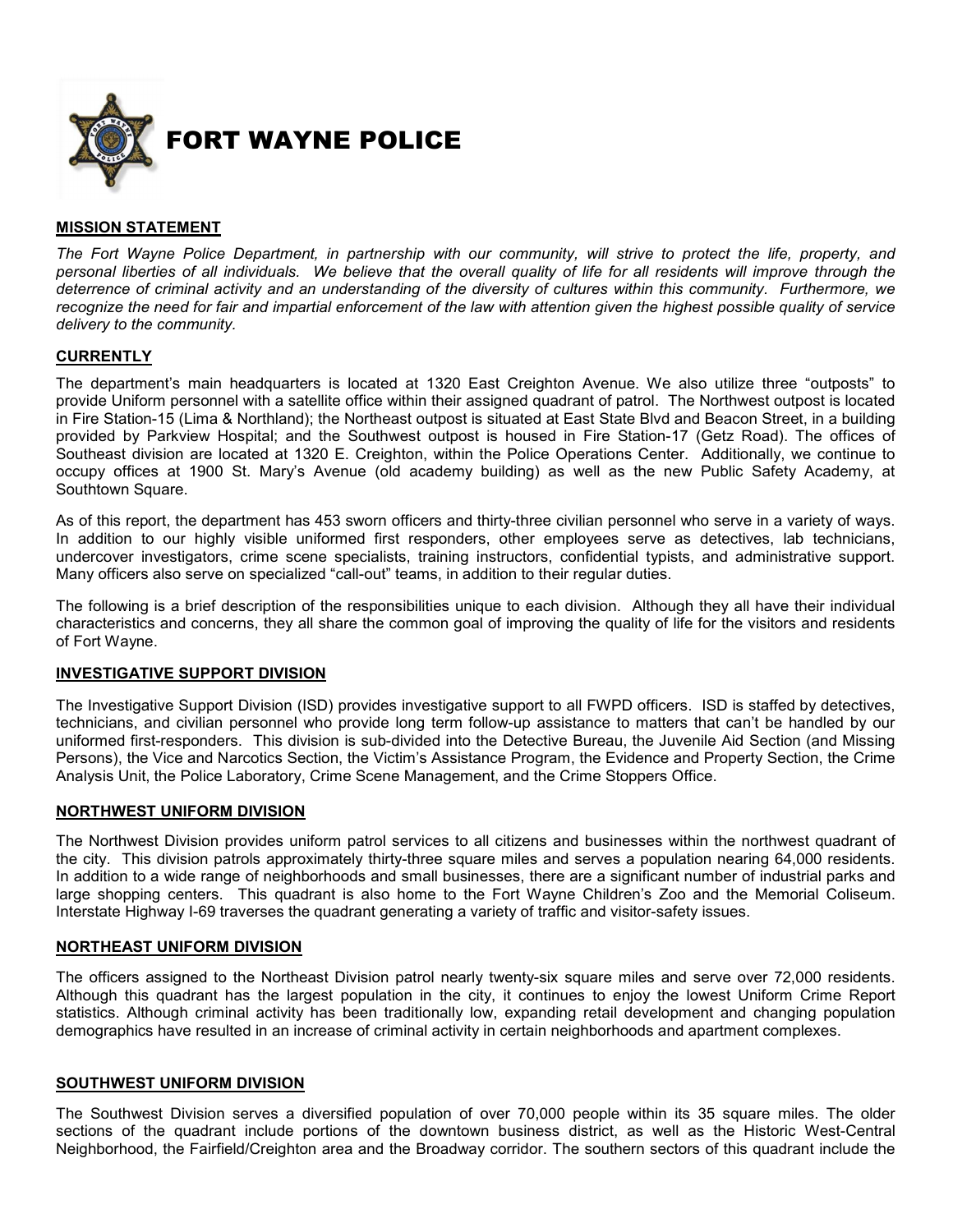# **SOUTHWEST UNIFORM DIVISION**

The Southwest Division serves a diversified population of over 70,000 people within its 35 square miles. The older sections of the quadrant include portions of the downtown business district, as well as the Historic West-Central Neighborhood, the Fairfield/Creighton area and the Broadway corridor. The southern sectors of this quadrant include the neighborhoods of Foster Park, Indian Village, Elmhurst and Waynedale. The Lutheran Hospital complex and the Fort Wayne International Airport collectively cause many non-residents to pass through the quadrant.

# **SOUTHEAST UNIFORM DIVISION**

The officers assigned to the Southeast Division provide service to approximately 50,000 residents who live within its 16.5 square miles. Basically, the Southeast quadrant encompasses all areas of the city that lie south of the Maumee River and east of Calhoun Street. In 2009 some of the downtown entertainment venues were moved from the Southwest quadrant and made Southeast's responsibility. This was done to provide increased continuity of information, service, and patrol strategies. Although the population and square miles patrolled by this division are the smallest of the other quadrants, their calls-for-service load remains the highest.

# **CHIEF'S STAFF AND ADMINISTRATIVE SUPPORT**

The Chief's administrative staff consists of sworn and civilian personnel who assist with the human resource and business issues inherent to an organization that employs approximately five hundred people.

The various groups that are part of the Chief's administrative staff include the Academy personnel; the School Child Safety and School Resource Officer programs; Hispanic Liaison program; the Quartermaster/Property Management Officer; Fiscal Affairs; Grants and Research; the Neighborhood Response Team; the Office of Professional Standards/Internal Affairs; the Information Systems and Technology Unit, and the Public Information Officer.

The civilian directors of **Animal Control** and the **Communications/Information Systems Division** both report to the Chief of Police. These two groups are responsible for a combined total of approximately 130 additional employees. The Chief also serves as a co-director of Public Safety, with the Fire Chief.

# **2010 GOALS**

For the year 2010, the Police Department will continue the process of identifying qualified applicants for an anticipated recruit class. This academy class will be necessary to replace officers lost through normal attrition and to provide public safety coverage for the proposed "North IV-West" and "North IV-East annexations, if these annexations are pursued.

As this report is being prepared we are anticipating a final decision about moving into a new police headquarters. Infrastructure and office-space improvements at the current facility have been on hold for quite some time, making it difficult to effectively plan future purchases. If the move to a new facility is approved, we will focus a significant amount of attention on that endeavor.

We expect the necessary GIS-mapping enhancements to be completed by the last quarter of 2009, making it possible to realize the full potential of the previously purchased **A**utomatic **V**ehicle **L**ocating system. This system will improve our ability to locate and manage department personnel. There will be a learning curve associated with this new technology, but we are anxious to begin the process.

The State of Indiana has mandated an additional eight hours of training annually, per officer. Multiply those eight hours by 453 officers and it equates to a significant amount of lost patrol/investigative hours. We will work to produce and/or identify qualifying training opportunities to ensure that every officer satisfies his/her annual requirement.

We will continue to focus on various crime and quality of life issues throughout the city. In addition to addressing the normal calls for service, will continue organizing patrol assignments in areas considered to be prone to gang and youth violence. We will also seek to coordinate and institute programs designed to reduce drug and criminal activity in several apartment complexes. We will attempt to educate those property owners/managers on how to identify and report activity that may be precursors to criminal behavior, and how to legally address their concerns.

We will also seek to update our Automatic Fingerprint Identification System (AFIS). These updates will include the addition of palm print and mobile personal identification devices (PID). We also need to update our video recording capabilities; but this would automatically be addressed if we move to a new facility.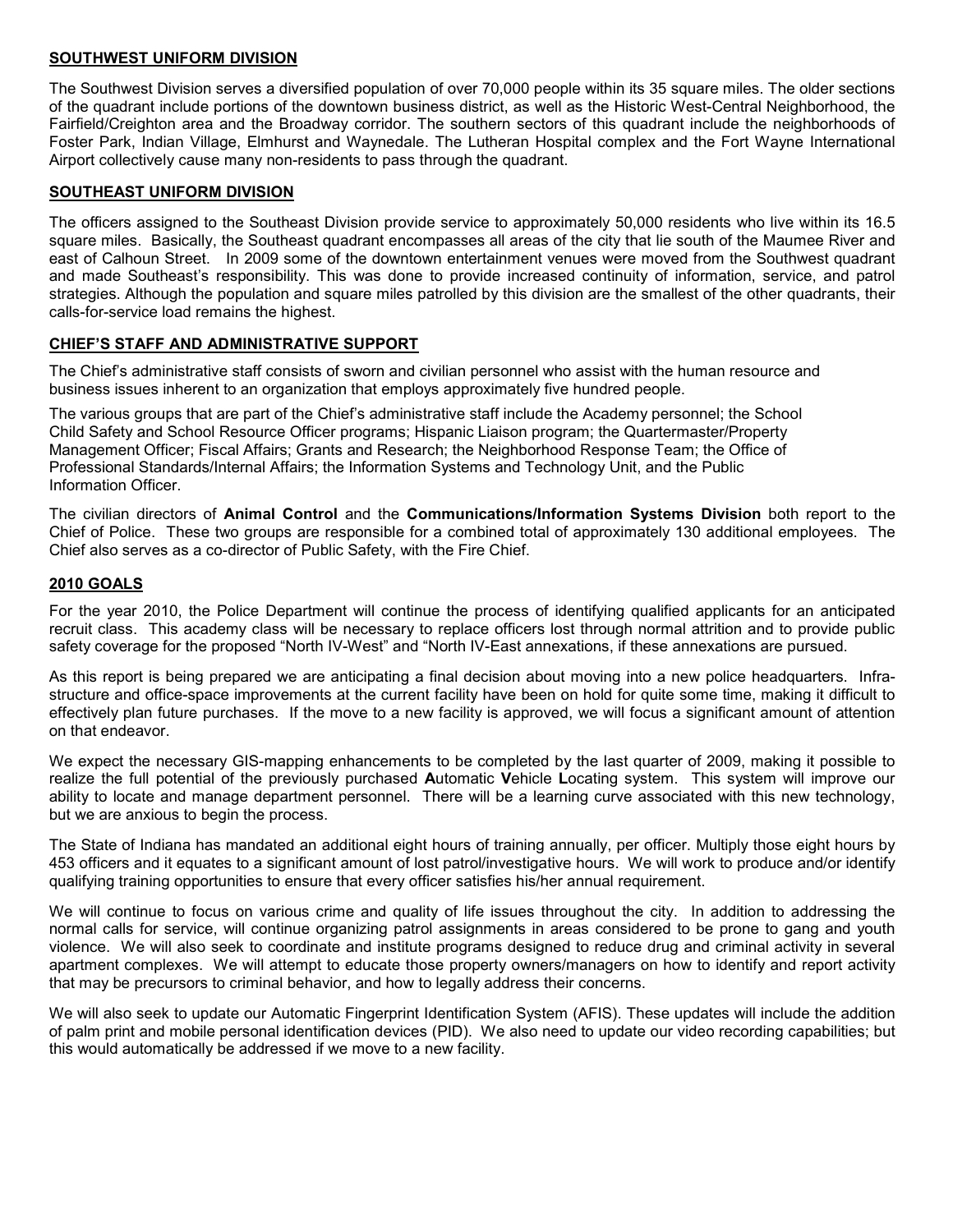|                                     | 2008<br><b>ACTUAL</b> | 2009 ACTUAL<br><b>THRU</b><br>30-Jun-2009 | 2009 REVISED<br><b>BUDGET</b> | 2010<br><b>SUBMITTED</b> | \$ INCREASE<br><b>(DECREASE)</b><br>FROM 2009 APPR | % CHANGE<br><b>FROM 2009</b><br><b>APPR</b><br>TO 2010 |
|-------------------------------------|-----------------------|-------------------------------------------|-------------------------------|--------------------------|----------------------------------------------------|--------------------------------------------------------|
| 5111 TOTAL WAGES                    | 27,308,364            |                                           | 28, 105, 473                  | 28,629,577               | 524,104                                            | 1.86%                                                  |
| 5131 PERF - EMPLOYERS SHARE         | 110,591               |                                           | 114,894                       | 125,596                  | 10,702                                             |                                                        |
| 5132 FICA                           | 434,864               |                                           | 475,195                       | 481,322                  | 6,127                                              |                                                        |
| 5133 SAFETY OFFICERS PENS-EMPLYR SH | 5,694,055             |                                           | 5,390,933                     | 5,545,320                | 154,387                                            |                                                        |
| 5134 LIFE MEDICAL & HEALTH INSURAN  | 4,482,000             |                                           | 4,482,000                     | 4,930,200                | 448,200                                            |                                                        |
| 5135 EMPLOYEE MEDICAL EXPENSES      | 17,123                |                                           | 38,484                        | 31,700                   | (6, 784)                                           |                                                        |
| 5136 UNEMPLOYMENT COMPENSATION      | 29,262                |                                           | 28,968                        | 29,529                   | 561                                                |                                                        |
| 5137 WORKERS COMP INSURANCE         | 7,612                 |                                           | 7,419                         | 21,497                   | 14,078                                             |                                                        |
| 5138 CLOTHING ALLOWANCE             | 721,096               |                                           | 785,573                       | 769,333                  | (16, 240)                                          |                                                        |
| 513A PERF - EMPLOYEES/PD BY CITY    | 47,441                |                                           | 47,542                        | 48,618                   | 1,076                                              |                                                        |
| 513B OFFICERS BONUS                 | 155,805               |                                           | 113,140                       | 130,702                  | 17,562                                             |                                                        |
| 513D DENTAL REIMBURSEMENT           | 27,037                |                                           | 30,000                        | 43,200                   | 13,200                                             |                                                        |
| 513H HURT ON DUTY                   | 229,614               |                                           | 156,500                       | 156,504                  | 4                                                  |                                                        |
| 513R RETIREES HEALTH INSURANCE      | 1,062,000             |                                           | 1,062,000                     | 618,700                  | (443,300)                                          |                                                        |
| <b>Total 5100</b>                   | \$40,326,864          | \$20,639,576                              | \$40,838,121                  | \$41,561,798             | \$723,677                                          | 1.77%                                                  |
| 5213 COMPUTER SUPPLIES              | 9,941                 |                                           | 6,840                         | 6,840                    |                                                    |                                                        |
| 5219 OTHER OFFICE SUPPLIES          | 39,096                |                                           | 42,996                        | 42,996                   |                                                    |                                                        |
| 5231 GASOLINE                       | 1,447,241             |                                           | 1,314,269                     | 1,350,000                | 35,731                                             |                                                        |
| 5232 DIESEL FUEL / FUEL OIL         | 3,067                 |                                           | 4,200                         | 2,468                    | (1,732)                                            |                                                        |
| 5242 ANIMAL SUPPLIES                | 4,091                 |                                           | 4,800                         | 4,800                    |                                                    |                                                        |
| 5244 LABORATORY SUPPLIES            | 9,401                 |                                           | 15,000                        | 12,000                   | (3,000)                                            |                                                        |
| 5246 HOUSEHOLD & CLEANING SUPPLIES  | 11,700                |                                           | 13,200                        | 13,200                   |                                                    |                                                        |
| 5249 SPECIAL POLICE SUPPLIES        | 20,176                |                                           | 30,000                        | 20,000                   | (10,000)                                           |                                                        |
| 5261 BLDG REPAIR & MAINT MATERIALS  | 2,061                 |                                           | 3,600                         | 2,000                    | (1,600)                                            |                                                        |
| 5299 OTHER MATERIALS & SUPPLIES     | 75.867                |                                           | 75,000                        | 75,000                   |                                                    |                                                        |
| 529C BUNKER GEAR/UNIFORMS           | 5,587                 |                                           | 20,185                        | 18,550                   | (1,635)                                            |                                                        |
| 529V PROTECTIVE VEST                | 74,163                |                                           | 100,250                       | 23,606                   | (76, 644)                                          |                                                        |
| Total 5200                          | \$1,702,391           | \$441,919                                 | \$1,630,340                   | \$1,571,460              | (\$58,880)                                         | $-3.61%$                                               |
| 5313 PERSONEL SERVICES              | 2,884                 |                                           |                               |                          |                                                    |                                                        |
| 5314 CONSULTANT SERVICES            | 3,090                 |                                           |                               |                          |                                                    |                                                        |
| 5319 VETERINARY SERVICES            | 4,461                 |                                           | 6,000                         | 5,000                    | (1,000)                                            |                                                        |
| 531E RANDOM DRUG TESTS              | 6,460                 |                                           | 9,541                         | 6,000                    | (3, 541)                                           |                                                        |
| 5322 POSTAGE                        | 9,150                 |                                           | 10,200                        | 10,200                   |                                                    |                                                        |
| 5323 TELEPHONE & TELEGRAPH          | 71,318                |                                           | 75,600                        | 72,000                   | (3,600)                                            |                                                        |
| 532C CELL PHONE                     | 7,483                 |                                           | 7,920                         | 7,440                    | (480)                                              |                                                        |
| 532L LONG DISTANCE CHARGES          | 1,998                 |                                           | 1,800                         | 1,896                    | 96                                                 |                                                        |
| 532V VERIZON AIR CARDS              | 174,640               |                                           | 164,052                       | 180,000                  | 15,948                                             |                                                        |
| 5331 PRINTING OTHER THAN OFFC SUPPL | 16,022                |                                           | 20,000                        | 15,960                   | (4,040)                                            |                                                        |
| 5332 PUBLIC OF LEGAL NOTICES/ADVTER | 38                    |                                           | 35                            | 35                       |                                                    |                                                        |
| 5333 PHOTOGRAPHY & BLUEPRINTING     | 153                   |                                           | 1,200                         |                          | (1,200)                                            |                                                        |
| 5342 LIABILITY INSURANCE            | 442,944               |                                           | 258,117                       | 853,576                  | 595,459                                            |                                                        |
| 5348 POLICE PROFFESSIONAL CLAIMS    | 129,000               |                                           | 129,000                       | 180,000                  | 51,000                                             |                                                        |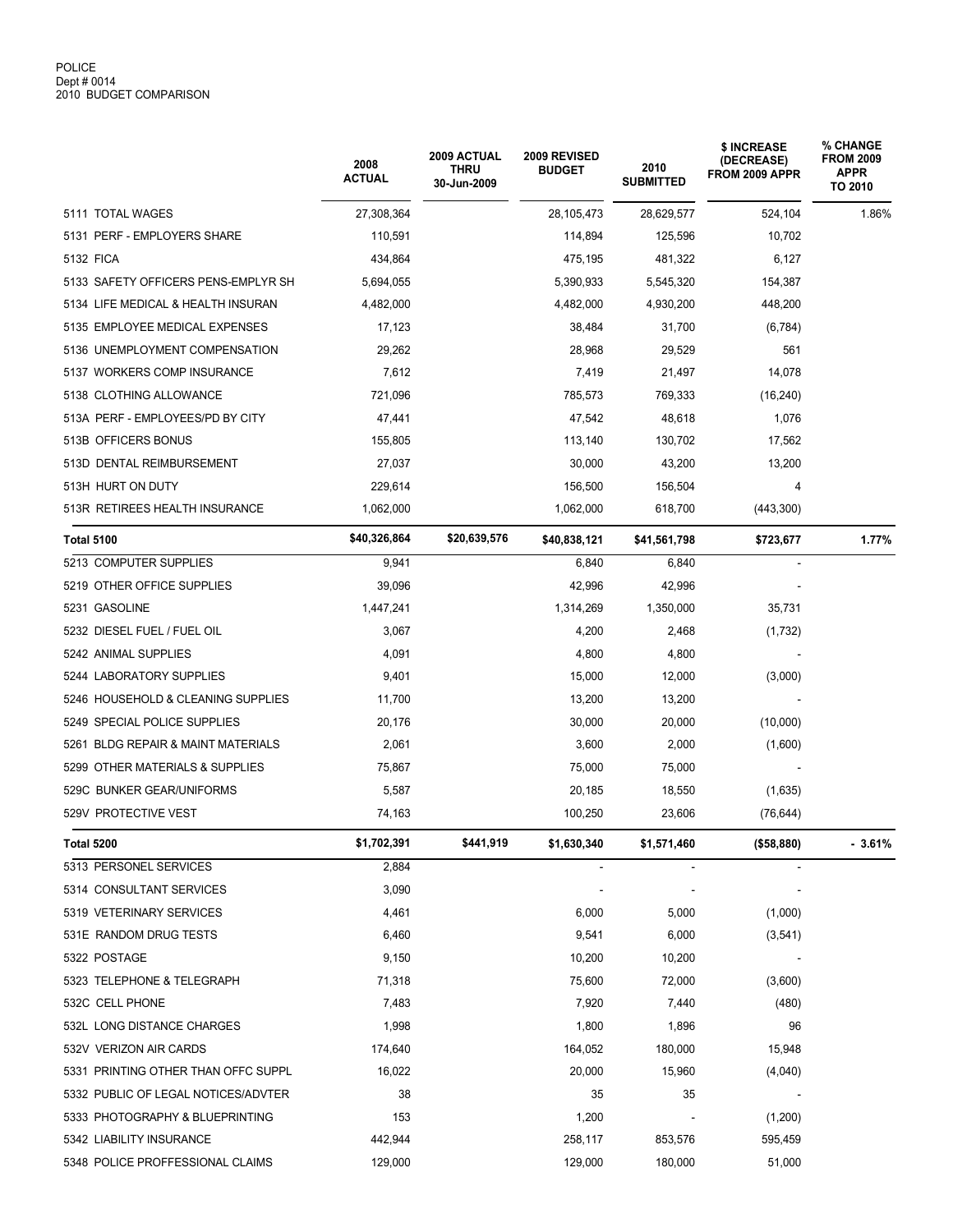|                                     | 2008<br><b>ACTUAL</b> | 2009 ACTUAL<br>THRU<br>30-Jun-2009 | 2009 REVISED<br><b>BUDGET</b> | 2010<br><b>SUBMITTED</b> | \$ INCREASE<br>(DECREASE)<br>FROM 2009 APPR | <b>% CHANGE</b><br><b>FROM 2009</b><br><b>APPR</b><br>TO 2010 |
|-------------------------------------|-----------------------|------------------------------------|-------------------------------|--------------------------|---------------------------------------------|---------------------------------------------------------------|
| 5351 ELECTRICITY                    | 84,802                |                                    | 93,000                        | 86,335                   | (6,665)                                     |                                                               |
| 5352 NATURAL GAS                    | 53,088                |                                    | 75,000                        | 53,700                   | (21, 300)                                   |                                                               |
| 5353 WATER                          | 18,192                |                                    | 16,200                        | 18,300                   | 2,100                                       |                                                               |
| 5361 CONTRACTED BLDG & STRUCT REPAI | 3,518                 |                                    | 6,000                         | 6,000                    |                                             |                                                               |
| 5362 CONTRACTED VEHICLE REPAIR      | 11,173                |                                    |                               |                          |                                             |                                                               |
| 5363 CONTRACTED OTHER EQUIPMT REPAI | 4,625                 |                                    | 5,040                         | 4,620                    | (420)                                       |                                                               |
| 5365 JANITORIAL & LAUNDRY SERVICE   | 55,280                |                                    | 54,960                        | 55,200                   | 240                                         |                                                               |
| 5367 MAINT, AGREEMENT - SOFTWARE    | 119,033               |                                    | 123,800                       | 144,800                  | 21,000                                      |                                                               |
| 5369 CONTRACTED SERVICE             | 135,078               |                                    | 100,614                       | 135,000                  | 34,386                                      |                                                               |
| 536N GARAGE CONTRACT - NONTARGET    | 197,773               |                                    | 252,000                       | 198,736                  | (53, 264)                                   |                                                               |
| 536T GARAGE CONTRACT - TARGET       | 1,152,732             |                                    | 1,124,388                     | 949,046                  | (175, 342)                                  |                                                               |
| 5371 BUILDING RENTAL                | 206,194               |                                    | 239,701                       | 121,699                  | (118,002)                                   |                                                               |
| 5374 OTHER EQUIPMENT RENTAL         | 7,458                 |                                    | 7,056                         | 7,056                    |                                             |                                                               |
| 5377 CC BUILDING PARKING            | 600                   |                                    | 600                           | 600                      |                                             |                                                               |
| 5391 SUBSCRIPTIONS AND DUES         | 9,157                 |                                    | 10,000                        | 10,000                   |                                             |                                                               |
| 5396 INVESTIGATIONS                 | 75,691                |                                    | 79,500                        | 79,500                   |                                             |                                                               |
| 5399 OTHER SERVICES AND CHARGES     | 8,903                 |                                    | 24,960                        | 24,960                   |                                             |                                                               |
| 539A OPERATING TRANSFER OUT         | 124,678               |                                    | 1,310,000                     | 110,000                  | (1,200,000)                                 |                                                               |
| 539B MASTER LEASE                   | 2,662,999             |                                    | 2,880,124                     | 2,797,693                | (82, 431)                                   |                                                               |
| <b>Total 5300</b>                   | \$5,800,615           | \$2,860,766                        | \$7,086,408                   | \$6,135,352              | $($ \$951,056)                              | $-13.42%$                                                     |
| 5443 PURCHASE OF OFFICE EQUIPMENT   | 805                   |                                    |                               |                          |                                             |                                                               |
| 5444 PURCHASE OF OTHER EQUIPMENT    | 175,316               |                                    | 105,967                       |                          | (105, 967)                                  |                                                               |
| 5445 PURCHASE OF COMPUTER EQUIP     | 10,924                |                                    | 6,700                         |                          | (6,700)                                     |                                                               |
| 5454 BETTERMENTS & ADDITIONS        | 22,365                |                                    |                               |                          |                                             |                                                               |
| <b>Total 5400</b>                   | \$209,410             | \$3,081                            | \$112,667                     | \$-                      | (\$112,667)                                 | $-100.00\%$                                                   |
| Total                               | \$48,039,280          | \$23,945,342                       | \$49,667,536                  | \$49,268,610             | $($ \$398,926)                              | $-0.80%$                                                      |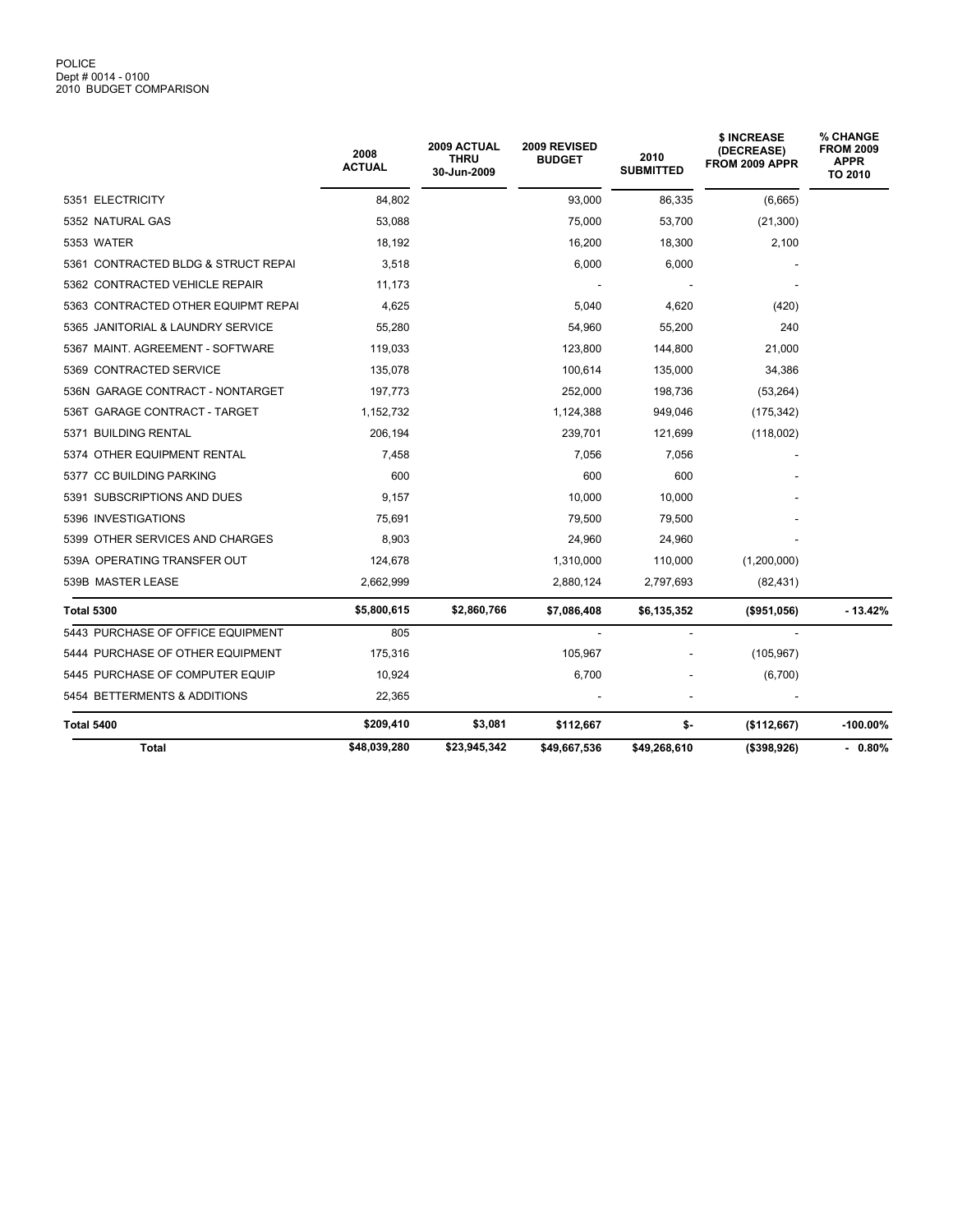| Police 2010-2014 Capital Improvement Program |                                                                                                                                                                                                                            |                                                                                                                     |                                      |                 |                                                                                                                                |                   |        |  |  |
|----------------------------------------------|----------------------------------------------------------------------------------------------------------------------------------------------------------------------------------------------------------------------------|---------------------------------------------------------------------------------------------------------------------|--------------------------------------|-----------------|--------------------------------------------------------------------------------------------------------------------------------|-------------------|--------|--|--|
|                                              | FUNDING SOURCE CODE:<br><b>CC-Cumulative Capital Fund</b><br><b>CDBG-Community Development Block Grant</b><br>CEDIT-Co. Economic Development Income Tax LRS-Local Roads &<br><b>CO-County Source</b><br>FED-Federal Source | <b>GRP-Grant Pending</b><br>LE-Lease<br>InfraBd-Infrastructure<br>MISC-Miscellaneous<br><b>PCBF-Park Cumulative</b> | MVH-Motor Vehicle High-              |                 | PT-Property<br>RB-Revenue Bond<br>ST-State<br>SU-Sewer<br>SWU-Stormwater Utility<br>TIF-Tax Increment Financing<br>UF-User Fee |                   |        |  |  |
|                                              | <b>GOB-General Obligation Bond</b><br><b>GRA-Grant Approved</b>                                                                                                                                                            | <b>PS-Private Source</b>                                                                                            |                                      |                 | WU-Water                                                                                                                       |                   |        |  |  |
|                                              |                                                                                                                                                                                                                            |                                                                                                                     | <b>Expenditure</b><br><b>Funding</b> |                 |                                                                                                                                |                   |        |  |  |
| Item#                                        | <b>Project Title &amp; Description</b>                                                                                                                                                                                     | <b>Source</b>                                                                                                       | 2010                                 | 2011            | 2014                                                                                                                           |                   |        |  |  |
| 1                                            | Purchase/Replacement of Vehicles                                                                                                                                                                                           |                                                                                                                     | 3,227,707                            | 3.152.368       | 2012<br>3.302.873                                                                                                              | 2013<br>3,425,969 |        |  |  |
|                                              | a. Marked                                                                                                                                                                                                                  | LE.                                                                                                                 | 1,505,700                            | 1,475,600       | 1,549,380                                                                                                                      | 1,626,800         |        |  |  |
|                                              | 2010(75);2011(70);2012(70);2013(70);2014(70)                                                                                                                                                                               |                                                                                                                     |                                      |                 |                                                                                                                                |                   |        |  |  |
|                                              | b. Equipment for Marked Units - includes video camera,                                                                                                                                                                     | LE.                                                                                                                 | 1,462,960                            | 1,358,560       | 1,426,530                                                                                                                      | 1,497,860         |        |  |  |
|                                              | computer, modem, console box, siren, etc. (5% inflation/yr)                                                                                                                                                                |                                                                                                                     |                                      |                 |                                                                                                                                |                   |        |  |  |
|                                              | 2010 - 35 additional vehicles fully equipped; 40 partial equip                                                                                                                                                             |                                                                                                                     |                                      |                 |                                                                                                                                |                   |        |  |  |
|                                              | 2011 - 70 replacement vehicles partial equipment replace-                                                                                                                                                                  |                                                                                                                     |                                      |                 |                                                                                                                                |                   |        |  |  |
|                                              | 2012 - 70 replacement vehicles partial equipment replace-                                                                                                                                                                  |                                                                                                                     |                                      |                 |                                                                                                                                |                   |        |  |  |
|                                              |                                                                                                                                                                                                                            |                                                                                                                     |                                      |                 |                                                                                                                                |                   |        |  |  |
|                                              | 2013 - 70 replacement vehicles partial equipment replace-                                                                                                                                                                  |                                                                                                                     |                                      |                 |                                                                                                                                |                   |        |  |  |
|                                              | 2014 - 70 replacement vehicles partial equipment replace-                                                                                                                                                                  |                                                                                                                     |                                      |                 |                                                                                                                                |                   |        |  |  |
|                                              | c. Unmarked (full police vehicle)<br>2010 (7);2011(7);2012(7);2013(7);2014(7)                                                                                                                                              | LE.                                                                                                                 | 140,532                              | 147,560         | 154,938                                                                                                                        | 162,680           |        |  |  |
|                                              | d. Equipment for Unmarked Units - includes lighting pack-                                                                                                                                                                  | LE.                                                                                                                 | 26,782                               | 28,126          | 29,526                                                                                                                         | 31,003            |        |  |  |
|                                              | 2010 (26);2011(21);2012(22)                                                                                                                                                                                                |                                                                                                                     |                                      |                 |                                                                                                                                |                   |        |  |  |
|                                              | e. AWD Van Replacement - Crime Scene<br>2010 (1);2011(2);2012(1);2013(1);2014(1)                                                                                                                                           | LE.                                                                                                                 | 26,820                               | 28,161          | 29,569                                                                                                                         | 31,048            |        |  |  |
|                                              | f. 4x4 SUV - Midsize and/or Full-size                                                                                                                                                                                      | LE                                                                                                                  | 20,813                               | 29,878          |                                                                                                                                |                   |        |  |  |
|                                              | 2010(1 Mid DB);2011(1-EST);2014(1-Full EOD)                                                                                                                                                                                |                                                                                                                     |                                      |                 |                                                                                                                                |                   |        |  |  |
|                                              | g. Undercover                                                                                                                                                                                                              | LE                                                                                                                  | 44,100                               | 84,483          | 72,930                                                                                                                         | 76,578            |        |  |  |
|                                              | 2010 (2);2011(3);2012(3);2013(3);2014(3)<br>h. Surveillance Equipped Minivan                                                                                                                                               | FED/LE                                                                                                              |                                      |                 | 40,000                                                                                                                         |                   |        |  |  |
| $\overline{2}$                               | Miscellaneous Office Equipment/Computers                                                                                                                                                                                   |                                                                                                                     | 70,900                               | 20,000          | 81,750                                                                                                                         | 13.000            |        |  |  |
|                                              | a. Chairs/Desks - Replacements                                                                                                                                                                                             | PT                                                                                                                  | 10,000                               | 10,000          | 10,000                                                                                                                         |                   |        |  |  |
|                                              | b. Replacement of Printers                                                                                                                                                                                                 | $\overline{PT}$                                                                                                     | 10.000                               | 6,000           | 6,000                                                                                                                          | 6,000             |        |  |  |
|                                              | c. HP 8550DN Color Printer<br>d. Forensic Examination Laptops for ISTU (2)                                                                                                                                                 | PT<br>$\overline{cc}$                                                                                               | 5,000                                |                 |                                                                                                                                |                   |        |  |  |
|                                              | e. Laptops for ISTU with Windows XP (3)                                                                                                                                                                                    | $\overline{cc}$                                                                                                     |                                      |                 |                                                                                                                                | 5,000             |        |  |  |
|                                              | f. Forensic Software/Hardware for New Technologies                                                                                                                                                                         | CC                                                                                                                  |                                      |                 |                                                                                                                                |                   |        |  |  |
|                                              | g. Laptop Computers for NRT & CRT (4)                                                                                                                                                                                      | PT                                                                                                                  | 4,000                                | 4,000           | 4,000                                                                                                                          |                   |        |  |  |
|                                              | h. Trimble Recon Handheld PDA CRT (6)                                                                                                                                                                                      | PT                                                                                                                  |                                      |                 | 15,000                                                                                                                         |                   |        |  |  |
|                                              | i. Forensic Examination Computer Replacements                                                                                                                                                                              | CC                                                                                                                  | 10,000                               |                 |                                                                                                                                |                   |        |  |  |
|                                              | j. Computer Upgrades with PDF Capabilities (Bomb)                                                                                                                                                                          | CC                                                                                                                  | 31,900                               |                 |                                                                                                                                |                   |        |  |  |
|                                              | k. LCD Projectors                                                                                                                                                                                                          | PT                                                                                                                  |                                      |                 |                                                                                                                                |                   |        |  |  |
|                                              | I. Panasonic Ruggedized Laptop Computers-4 (CRT)                                                                                                                                                                           | CC                                                                                                                  |                                      |                 | 18,000                                                                                                                         |                   |        |  |  |
|                                              | m. Smartboard<br>n. Scanners (ISTU)                                                                                                                                                                                        | cc<br>PT                                                                                                            |                                      |                 |                                                                                                                                |                   |        |  |  |
|                                              | o. Blackberry Devices (ISTU)                                                                                                                                                                                               | PT                                                                                                                  |                                      |                 |                                                                                                                                | 2,000             |        |  |  |
|                                              | p. Panasonic Semi-Ruggedized Laptop Computers-4 (CRT)                                                                                                                                                                      | PT                                                                                                                  |                                      |                 | 10,000                                                                                                                         |                   |        |  |  |
|                                              | q. VeriPic 5 Additional Licenses                                                                                                                                                                                           | PT                                                                                                                  |                                      |                 | 18,750                                                                                                                         |                   |        |  |  |
| 3                                            | Other Equipment<br>a. Handguns - New Class & Spares                                                                                                                                                                        | PT                                                                                                                  | 422,968<br>5,000                     | 425,443         | 423,877                                                                                                                        | 419,172           |        |  |  |
|                                              | b. Tasers 2010(25);2011(25);2012(25);2013(25);2014(25)                                                                                                                                                                     | PT                                                                                                                  | 23,500                               | 6,300<br>24,675 | 25,909                                                                                                                         | 27,204            | 28,564 |  |  |
|                                              | c. M-4 Upgrade Kits for M-16 Rifles (5/yr)                                                                                                                                                                                 | PT                                                                                                                  | 2,500                                | 2,500           |                                                                                                                                |                   |        |  |  |
|                                              | d. MP-5 Sub Machinegun (3-Replacement) (EST)                                                                                                                                                                               | PT                                                                                                                  |                                      |                 | 6,000                                                                                                                          |                   |        |  |  |
|                                              | e. Mobile Data Computers Replacements                                                                                                                                                                                      | LE                                                                                                                  | 391,968                              | 391,968         | 391,968                                                                                                                        | 391,968           |        |  |  |
|                                              | 2010(72); 2011(72); 2012(72); 2013(72); 2014(72)                                                                                                                                                                           |                                                                                                                     |                                      |                 |                                                                                                                                |                   |        |  |  |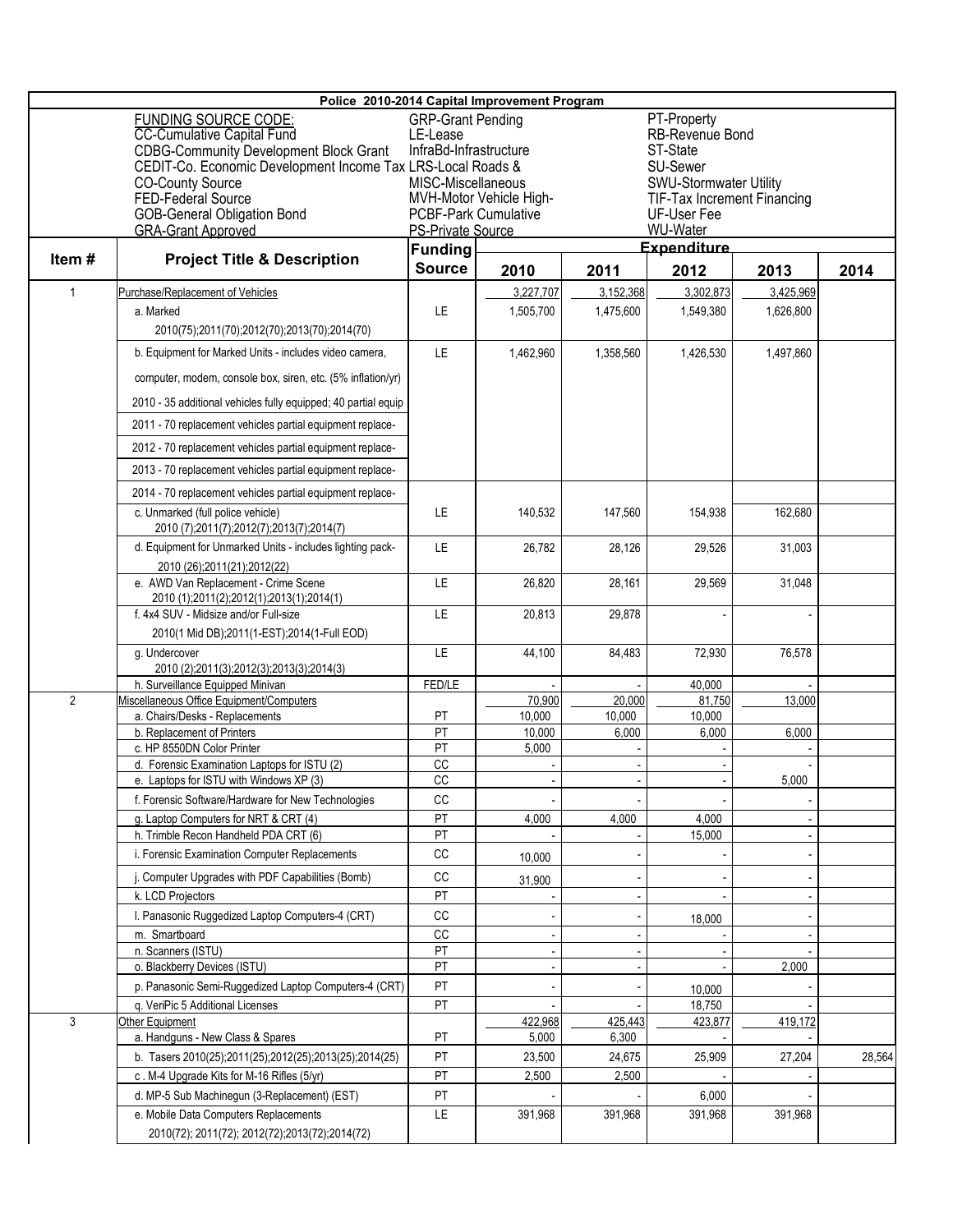| Police 2010-2014 Capital Improvement Program |                                                                                          |                          |                                 |                 |                                    |                        |           |  |
|----------------------------------------------|------------------------------------------------------------------------------------------|--------------------------|---------------------------------|-----------------|------------------------------------|------------------------|-----------|--|
|                                              | <b>FUNDING SOURCE CODE:</b>                                                              | <b>GRP-Grant Pending</b> |                                 |                 | PT-Property Tax                    |                        |           |  |
|                                              | <b>CC-Cumulative Capital Fund</b>                                                        | LE-Lease                 |                                 |                 | RB-Revenue Bond                    |                        |           |  |
|                                              | <b>CDBG-Community Development Block Grant</b>                                            | InfraBd-Infrastructure   |                                 |                 | ST-State Source                    |                        |           |  |
|                                              |                                                                                          |                          |                                 |                 |                                    |                        |           |  |
|                                              | CEDIT-Co. Economic Development Income Tax                                                |                          | LRS-Local Roads &               |                 | <b>SU-Sewer Utility</b>            |                        |           |  |
|                                              | <b>CO-County Source</b>                                                                  |                          | MISC-Miscellaneous              |                 |                                    | SWU-Stormwater Utility |           |  |
|                                              | <b>FED-Federal Source</b>                                                                |                          | MVH-Motor Vehicle Highway       |                 | <b>TIF-Tax Increment Financing</b> |                        |           |  |
|                                              |                                                                                          |                          | PCBF-Park Cumulative Bldg. Fund |                 |                                    |                        |           |  |
|                                              | <b>GOB-General Obligation Bond</b>                                                       |                          |                                 |                 |                                    |                        |           |  |
|                                              | <b>GRA-Grant Approved</b>                                                                | <b>PS-Private Source</b> |                                 |                 | <b>WU-Water Utility</b>            |                        |           |  |
| Item#                                        | <b>Project Title &amp; Description</b>                                                   |                          | <b>Funding</b>                  |                 |                                    | <b>Expenditure</b>     |           |  |
|                                              |                                                                                          | <b>Source</b>            | 2010                            | 2011            | 2012                               | 2013                   | 2014      |  |
|                                              | f. Level III Tactical Raid Vests 2010(35)                                                | <b>FED</b>               | 70,000                          |                 |                                    |                        |           |  |
|                                              | g Ballistic Vests Level III - CRT 2012(8)                                                | PT                       |                                 |                 | 12,000                             |                        |           |  |
|                                              | h. Replacement Batteries for POC Generators (2)                                          | PT                       |                                 |                 | 3,160                              |                        |           |  |
|                                              | i. PVS-14 Night Vision Monocular (2)                                                     | PT                       | 10,000                          |                 |                                    |                        |           |  |
|                                              | j. UndercoverCameras with equipment for NRT                                              | PT                       | 6,850                           |                 |                                    |                        |           |  |
|                                              | k.Digital Camera Replacements (original purchase 2004)                                   | PT                       |                                 | 25,000          | 25,000                             | 25,000                 | 25,000    |  |
|                                              |                                                                                          |                          |                                 |                 |                                    |                        |           |  |
|                                              | 2011(50);2012(50);2013(50);2014(50)                                                      | PT                       |                                 |                 |                                    |                        | 10,000    |  |
|                                              | I. Camera Equipment - Digital Video Equipment<br>m. ETGI Wireless Duplex Throw Box (CRT) | PT                       |                                 | 10,000<br>7,500 |                                    | 10,000                 |           |  |
|                                              |                                                                                          | $\overline{PT}$          |                                 |                 |                                    |                        |           |  |
|                                              | n. Marti Digital Cellcast Units (NRT) 2011(1)<br>o. Range Block Replacements             | <b>MISC</b>              | 2,500                           | 3,300<br>2,500  | 2,500                              | 2,500                  | 2,500     |  |
|                                              | p. AED Defibrillator Units 4/yr                                                          | PT                       | 5,615                           | 5,896           | 6,191                              | 6,500                  | 6,500     |  |
|                                              | q. Copier (purchased) 2012 (1-Ops); 2013 (1-Adm)                                         | PT                       |                                 |                 | 10,000                             | 10,000                 | 10,000    |  |
|                                              | r. K9 replacements - 2009(2); 2012(3)                                                    | PT                       |                                 |                 | 24,000                             |                        |           |  |
|                                              | s. Radar Units (12/yr)                                                                   | PT                       | 30,429                          | 31,950          | 33,548                             | 35,225                 | 35,225    |  |
|                                              | t. Simrad Night Vision Riflescopes with Adapter Kits (2)                                 | PT                       | 9,000                           |                 |                                    |                        |           |  |
|                                              | u. Fume Hood for Laboratory (Replacement)                                                | PT                       | 20,000                          |                 |                                    |                        |           |  |
|                                              | v. Thermal Imaging Unit (V/N)                                                            | FED                      | 15,000                          |                 |                                    |                        |           |  |
|                                              | w. Video Repeater Unit (V/N)                                                             | FED                      | 10,000                          |                 |                                    |                        |           |  |
|                                              | x. Television Monitors (3) (CRT)                                                         | PT                       |                                 |                 | 3,000                              |                        |           |  |
|                                              | y. Level III-A Ballistic Helmets (35)                                                    | PT                       |                                 | 14,000          |                                    |                        |           |  |
|                                              | z. Digital Audio Repeater (VN)                                                           | FED                      |                                 | 6,000           |                                    |                        |           |  |
|                                              | aa. Olympus WS-100 Digital Voice Recorders (V/N)                                         | FED                      |                                 | 4,500           |                                    |                        |           |  |
|                                              | ab. Radio Direction Finding System (V/N)                                                 | PT                       |                                 | 8,000           |                                    |                        |           |  |
|                                              | ac. Nikon S5 Digital Cameras (V/N)                                                       | FED                      |                                 | 1,500           |                                    |                        |           |  |
|                                              | ad. Phonak MicroEar Systems (V/N)                                                        | FED                      |                                 | 2,000           |                                    |                        |           |  |
|                                              | ae. DVD Playback Station (V/N)                                                           | PT                       |                                 | 500             |                                    |                        |           |  |
|                                              | af. Forensic Audio Software Tool (V/N)                                                   | PT                       |                                 | 2,500           |                                    |                        |           |  |
|                                              | ag. Wireless Video Surveillance (CRT/NRT)                                                | $\overline{PT}$          |                                 |                 | 180,000                            |                        |           |  |
|                                              | ah. Magnet Mount GPS Trackcing Units (3-NRT)                                             | PT                       |                                 |                 | 15,000                             |                        |           |  |
|                                              | ai. FLIR Devices 2010(2); 2011(1)                                                        | PT                       |                                 | 13,000          |                                    |                        |           |  |
|                                              | aj. Video Surveillance Suites (3 NRT)                                                    | PT                       | 30,000                          |                 |                                    |                        |           |  |
|                                              | ak. Direct Link Crisis Negotiation Camera System (CRT)                                   | PT                       | 25,000                          |                 |                                    |                        |           |  |
|                                              | al. Replacement Throw Phone                                                              | PT                       | 3,000                           |                 |                                    |                        |           |  |
|                                              | am. Imaging System Upgrade                                                               | PT                       |                                 | 50,000          |                                    |                        |           |  |
|                                              | an.I2 Ibridge for Analyst Notebook Connection (V/N)                                      | FED/PT                   |                                 |                 |                                    | 40,000                 | 40,000    |  |
|                                              | ao. Bomb Suit (Replacement)                                                              | PT                       | 18,000                          | 18,000          |                                    |                        |           |  |
|                                              | ap. AFIS Upgrade                                                                         | <b>FED</b>               | 600,000                         |                 |                                    |                        |           |  |
|                                              | aq. Mobile Shelving Units for Property Room Storage                                      | PT                       | 66,856                          |                 |                                    |                        |           |  |
|                                              | ar Motorola Encrypted Radios (6-NRT)                                                     | PT                       |                                 |                 | 30,000                             |                        |           |  |
|                                              | as. Mast Antennae w/pan Tilt Camera for TOC (EST)                                        | PT                       |                                 |                 | 40,000                             |                        |           |  |
|                                              | at. "B" WMD Fiber Suits OSHA Level (60) (EST)                                            | PT                       |                                 |                 | 12,000                             |                        |           |  |
|                                              | au. Fiber Optic Camera System (EST)                                                      | PT                       |                                 |                 | 2,000                              |                        |           |  |
| <b>TOTAL</b>                                 |                                                                                          |                          | 4,359,075                       | 3,779,282       | 4,180,990                          | 3,960,162              | 4,143,666 |  |

The Fort Wayne Police Department continues to be committed to the philosophy of partnering with the community to reduce crime and improve the quality of life in our neighborhoods. Vehicles continue to be the largest acquisition request of the Fort Wayne Police Department. With the unknown tax situation, we have scaled back our purchases for this 5 year CIP cycle. It is unknown how the increased mileage on vehicles will impact our non-target budget costs. In year 2010, we add additional vehicles for the new class hired in 2007 who are eligible for take home vehicles. All other vehicles being requested are for replacement and have exceeded the indicators for replacement.

Computer crimes have become one of the fastest growing crimes. In order to investigate these crimes it will require additional specialty computers and software.

The department's need for miscellaneous equipment continues each year with requests for additional and/or replacement equipment. All requests are for items that will assist the department in deterring and solving crimes, and providing safety for our employees and citizens we serve.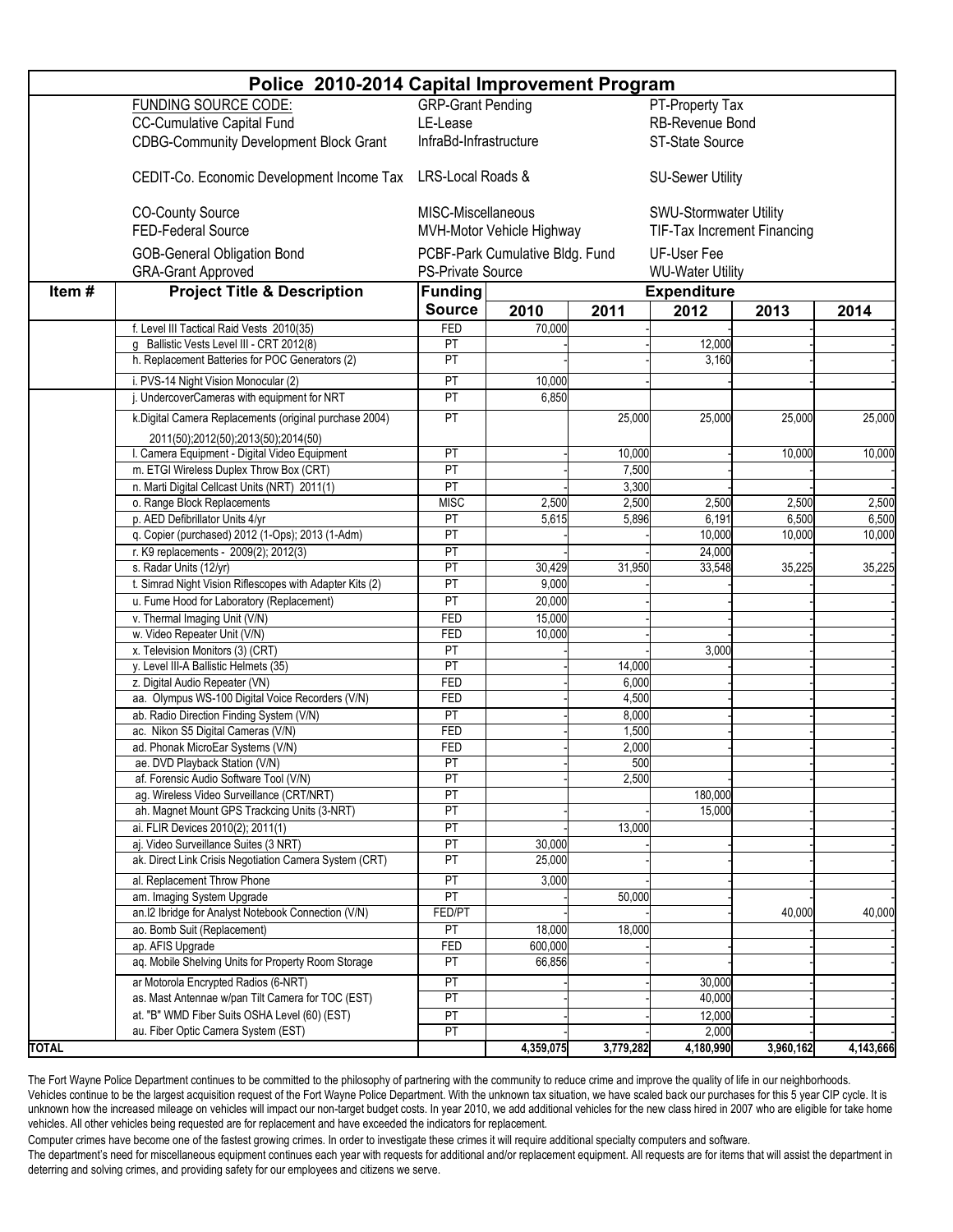|                                 | 2009 ACTUAL<br>2008<br>THRU<br><b>ACTUAL</b><br>31-Aug-2009 |          | 2009 REVISED<br><b>BUDGET</b> | 2010<br><b>SUBMITTED</b> | \$ INCREASE<br>(DECREASE)<br>FROM 2009 APPR | % CHANGE<br><b>FROM 2009</b><br><b>APPR</b><br>TO 2010 |
|---------------------------------|-------------------------------------------------------------|----------|-------------------------------|--------------------------|---------------------------------------------|--------------------------------------------------------|
| 5111 TOTAL WAGES                | 2,500                                                       |          | 3,775                         | 5,000                    | 1,225                                       | 32.45%                                                 |
| <b>Total 5100</b>               | \$2,500                                                     | \$2,350  | \$3,775                       | \$5,000                  | \$1,225                                     | 32.45%                                                 |
| 5219 OTHER OFFICE SUPPLIES      |                                                             |          | 200                           |                          | (200)                                       |                                                        |
| <b>Total 5200</b>               | \$-                                                         | \$-      | \$200                         | \$-                      | (\$200)                                     | $-100.00\%$                                            |
| 5314 CONSULTANT SERVICES        |                                                             |          | 17,000                        |                          | (17,000)                                    |                                                        |
| 5399 OTHER SERVICES AND CHARGES |                                                             |          | 200                           | $\overline{\phantom{a}}$ | (200)                                       |                                                        |
| <b>Total 5300</b>               | \$-                                                         | \$10,225 | \$17,200                      | \$-                      | (\$17,200)                                  | $-100.00\%$                                            |
| <b>Total</b>                    | \$2,500                                                     | \$12,575 | \$21,175                      | \$5,000                  | (\$16, 175)                                 | $-76.39%$                                              |